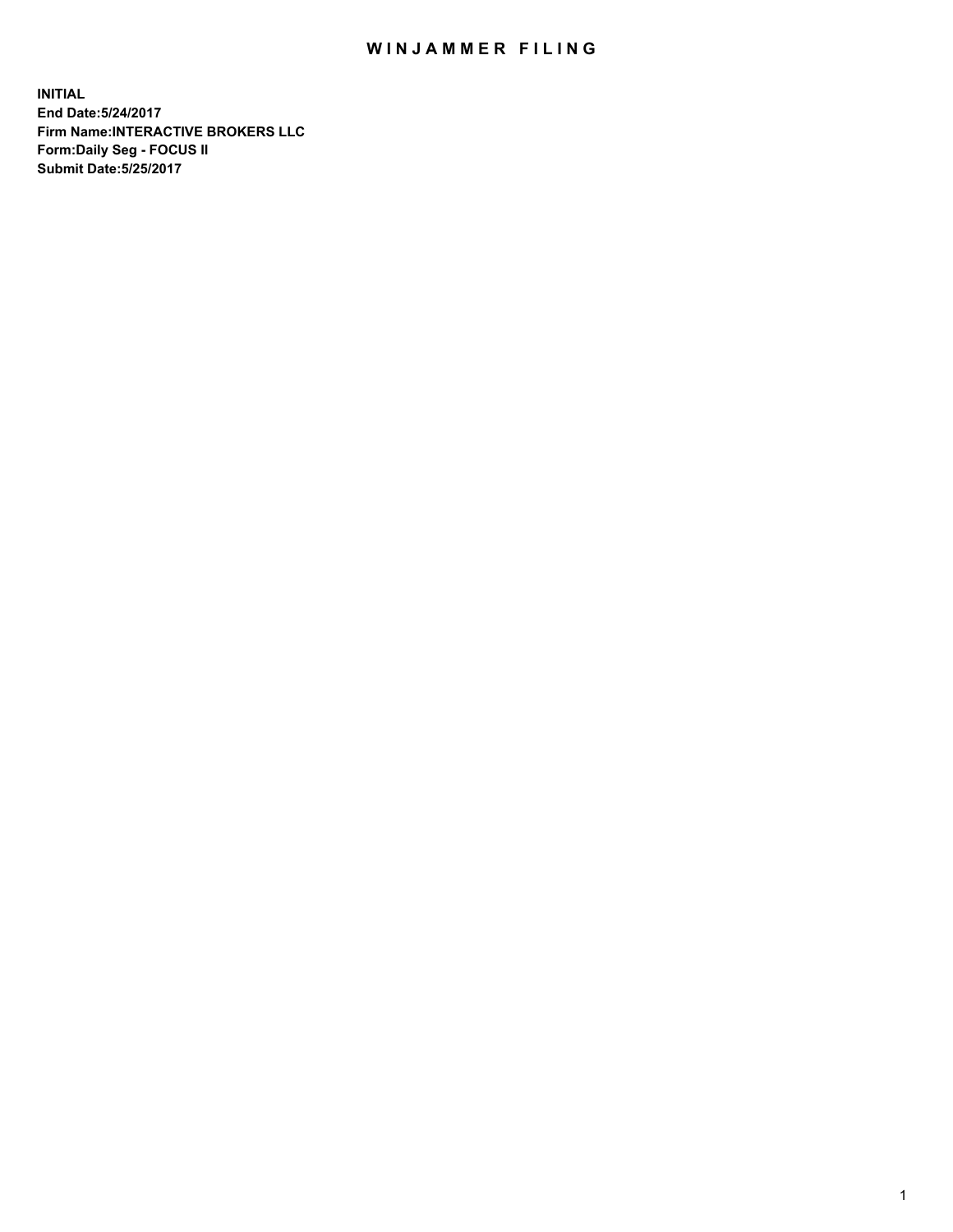## **INITIAL End Date:5/24/2017 Firm Name:INTERACTIVE BROKERS LLC Form:Daily Seg - FOCUS II Submit Date:5/25/2017 Daily Segregation - Cover Page**

| Name of Company<br><b>Contact Name</b><br><b>Contact Phone Number</b><br><b>Contact Email Address</b>                                                                                                                                                                                                                          | <b>INTERACTIVE BROKERS LLC</b><br>James Menicucci<br>203-618-8085<br>jmenicucci@interactivebrokers.c<br>om |
|--------------------------------------------------------------------------------------------------------------------------------------------------------------------------------------------------------------------------------------------------------------------------------------------------------------------------------|------------------------------------------------------------------------------------------------------------|
| FCM's Customer Segregated Funds Residual Interest Target (choose one):<br>a. Minimum dollar amount: ; or<br>b. Minimum percentage of customer segregated funds required:%; or<br>c. Dollar amount range between: and; or<br>d. Percentage range of customer segregated funds required between:% and%.                          | $\overline{\mathbf{0}}$<br>0<br>155,000,000 245,000,000<br>0 <sub>0</sub>                                  |
| FCM's Customer Secured Amount Funds Residual Interest Target (choose one):<br>a. Minimum dollar amount: ; or<br>b. Minimum percentage of customer secured funds required:%; or<br>c. Dollar amount range between: and; or<br>d. Percentage range of customer secured funds required between:% and%.                            | $\overline{\mathbf{0}}$<br>$\overline{\mathbf{0}}$<br>80,000,000 120,000,000<br>00                         |
| FCM's Cleared Swaps Customer Collateral Residual Interest Target (choose one):<br>a. Minimum dollar amount: ; or<br>b. Minimum percentage of cleared swaps customer collateral required:% ; or<br>c. Dollar amount range between: and; or<br>d. Percentage range of cleared swaps customer collateral required between:% and%. | $\overline{\mathbf{0}}$<br>$\overline{\mathbf{0}}$<br>0 <sub>0</sub><br><u>00</u>                          |

Attach supporting documents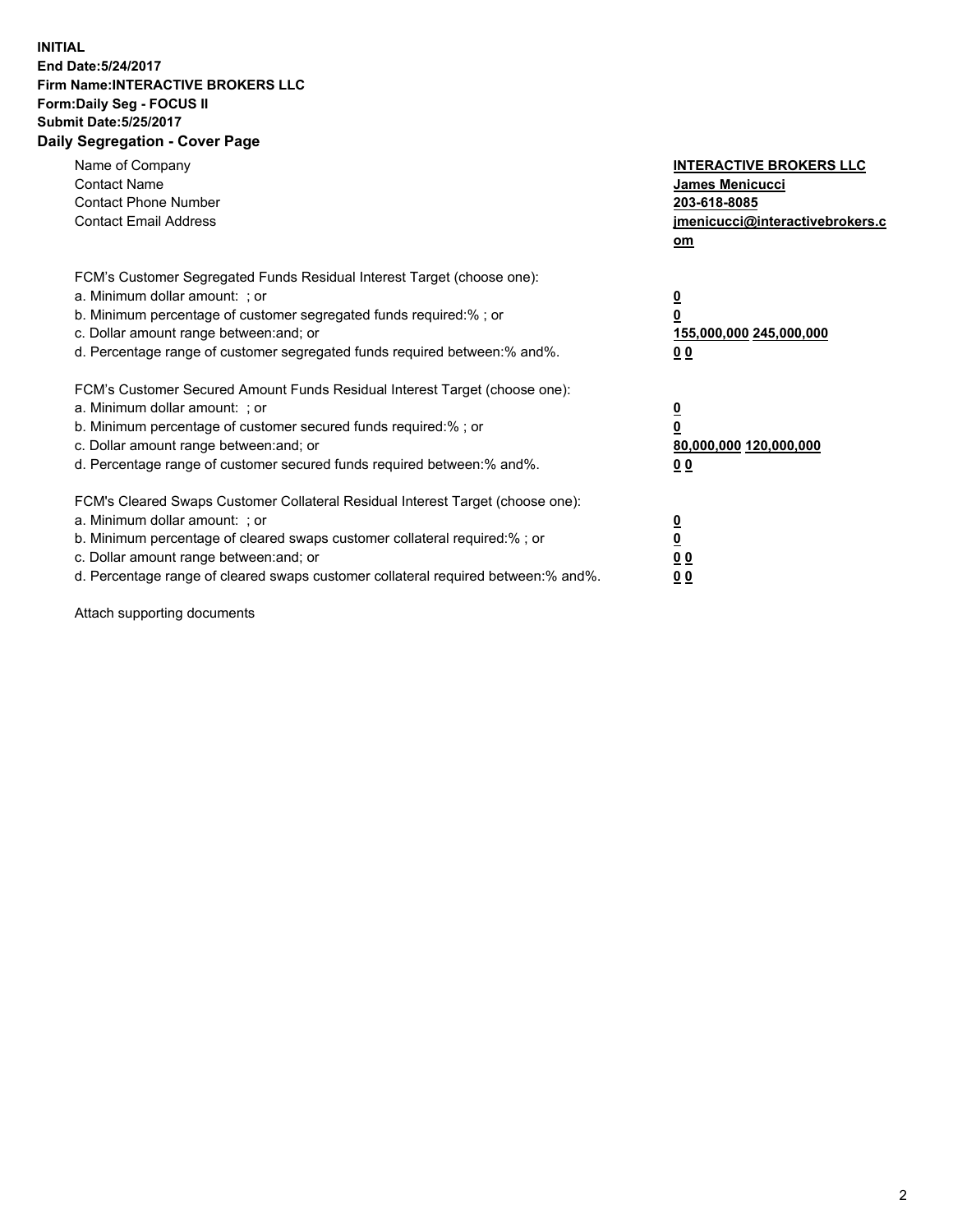## **INITIAL End Date:5/24/2017 Firm Name:INTERACTIVE BROKERS LLC Form:Daily Seg - FOCUS II Submit Date:5/25/2017**

|     | <b>Daily Segregation - Secured Amounts</b>                                                  |                                  |
|-----|---------------------------------------------------------------------------------------------|----------------------------------|
|     | Foreign Futures and Foreign Options Secured Amounts                                         |                                  |
|     | Amount required to be set aside pursuant to law, rule or regulation of a foreign            | $0$ [7305]                       |
|     | government or a rule of a self-regulatory organization authorized thereunder                |                                  |
| 1.  | Net ledger balance - Foreign Futures and Foreign Option Trading - All Customers             |                                  |
|     | A. Cash                                                                                     | 338,227,803 [7315]               |
|     | B. Securities (at market)                                                                   | $0$ [7317]                       |
| 2.  | Net unrealized profit (loss) in open futures contracts traded on a foreign board of trade   | 3,457,783 [7325]                 |
| 3.  | Exchange traded options                                                                     |                                  |
|     | a. Market value of open option contracts purchased on a foreign board of trade              | 49,823 [7335]                    |
|     | b. Market value of open contracts granted (sold) on a foreign board of trade                | <u>-21,136</u> [7337]            |
| 4.  | Net equity (deficit) (add lines 1.2. and 3.)                                                | 341,714,273 [7345]               |
| 5.  | Account liquidating to a deficit and account with a debit balances - gross amount           | <b>9,437</b> [7351]              |
|     | Less: amount offset by customer owned securities                                            | 0 [7352] 9,437 [7354]            |
| 6.  | Amount required to be set aside as the secured amount - Net Liquidating Equity              | 341,723,710 [7355]               |
|     | Method (add lines 4 and 5)                                                                  |                                  |
| 7.  | Greater of amount required to be set aside pursuant to foreign jurisdiction (above) or line | 341,723,710 [7360]               |
|     | 6.                                                                                          |                                  |
|     | FUNDS DEPOSITED IN SEPARATE REGULATION 30.7 ACCOUNTS                                        |                                  |
| 1.  | Cash in banks                                                                               |                                  |
|     | A. Banks located in the United States                                                       | 57,076,125 [7500]                |
|     | B. Other banks qualified under Regulation 30.7                                              | 0 [7520] 57,076,125 [7530]       |
| 2.  | Securities                                                                                  |                                  |
|     | A. In safekeeping with banks located in the United States                                   | 325,724,710 [7540]               |
|     | B. In safekeeping with other banks qualified under Regulation 30.7                          | 0 [7560] 325,724,710 [7570]      |
| 3.  | Equities with registered futures commission merchants                                       |                                  |
|     | A. Cash                                                                                     | $0$ [7580]                       |
|     | <b>B.</b> Securities                                                                        | <u>0</u> [7590]                  |
|     | C. Unrealized gain (loss) on open futures contracts                                         | 0 [7600]                         |
|     | D. Value of long option contracts                                                           | $0$ [7610]                       |
|     | E. Value of short option contracts                                                          | 0 [7615] 0 [7620]                |
| 4.  | Amounts held by clearing organizations of foreign boards of trade                           |                                  |
|     | A. Cash                                                                                     | $0$ [7640]                       |
|     | <b>B.</b> Securities                                                                        | <u>0</u> [7650]                  |
|     | C. Amount due to (from) clearing organization - daily variation                             | 0 [7660]                         |
|     | D. Value of long option contracts                                                           | $0$ [7670]                       |
|     | E. Value of short option contracts                                                          | 0 [7675] 0 [7680]                |
| 5.  | Amounts held by members of foreign boards of trade                                          |                                  |
|     | A. Cash                                                                                     | 84,069,511 [7700]                |
|     | <b>B.</b> Securities                                                                        | $0$ [7710]                       |
|     | C. Unrealized gain (loss) on open futures contracts                                         | -1,244,789 [7720]                |
|     | D. Value of long option contracts                                                           | 49,823 [7730]                    |
|     | E. Value of short option contracts                                                          | -21,136 [7735] 82,853,409 [7740] |
| 6.  | Amounts with other depositories designated by a foreign board of trade                      | $0$ [7760]                       |
| 7.  | Segregated funds on hand                                                                    | $0$ [7765]                       |
| 8.  | Total funds in separate section 30.7 accounts                                               | 465,654,244 [7770]               |
| 9.  | Excess (deficiency) Set Aside for Secured Amount (subtract line 7 Secured Statement         | 123,930,534 [7380]               |
|     | Page 1 from Line 8)                                                                         |                                  |
| 10. | Management Target Amount for Excess funds in separate section 30.7 accounts                 | 80,000,000 [7780]                |
| 11. | Excess (deficiency) funds in separate 30.7 accounts over (under) Management Target          | 43,930,534 [7785]                |
|     |                                                                                             |                                  |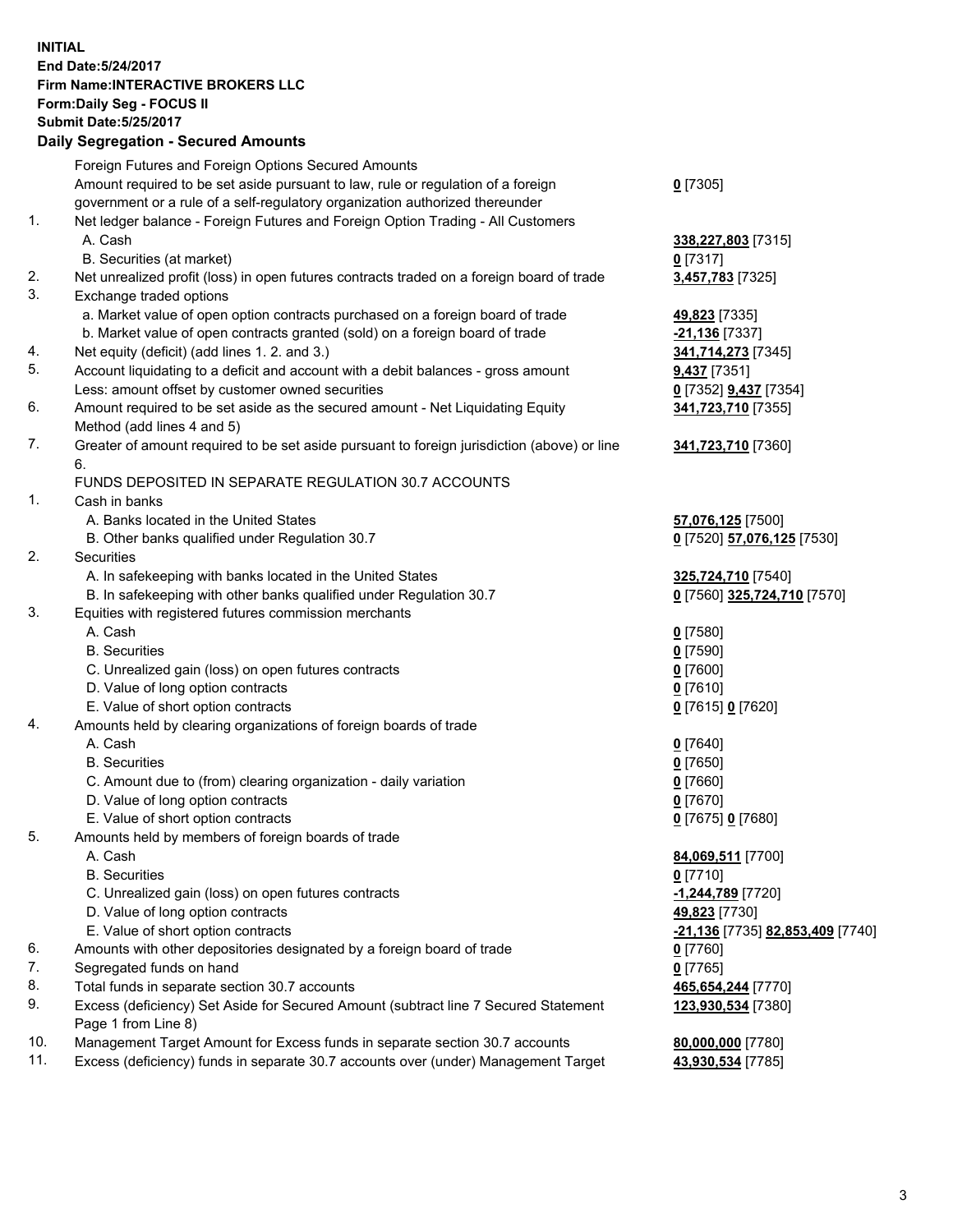**INITIAL End Date:5/24/2017 Firm Name:INTERACTIVE BROKERS LLC Form:Daily Seg - FOCUS II Submit Date:5/25/2017 Daily Segregation - Segregation Statement** SEGREGATION REQUIREMENTS(Section 4d(2) of the CEAct) 1. Net ledger balance A. Cash **3,939,764,312** [7010] B. Securities (at market) **0** [7020] 2. Net unrealized profit (loss) in open futures contracts traded on a contract market **-80,504,525** [7030] 3. Exchange traded options A. Add market value of open option contracts purchased on a contract market **221,216,427** [7032] B. Deduct market value of open option contracts granted (sold) on a contract market **-305,956,384** [7033] 4. Net equity (deficit) (add lines 1, 2 and 3) **3,774,519,830** [7040] 5. Accounts liquidating to a deficit and accounts with debit balances - gross amount **221,751** [7045] Less: amount offset by customer securities **0** [7047] **221,751** [7050] 6. Amount required to be segregated (add lines 4 and 5) **3,774,741,581** [7060] FUNDS IN SEGREGATED ACCOUNTS 7. Deposited in segregated funds bank accounts A. Cash **460,722,724** [7070] B. Securities representing investments of customers' funds (at market) **2,279,818,770** [7080] C. Securities held for particular customers or option customers in lieu of cash (at market) **0** [7090] 8. Margins on deposit with derivatives clearing organizations of contract markets A. Cash **22,982,692** [7100] B. Securities representing investments of customers' funds (at market) **1,293,497,493** [7110] C. Securities held for particular customers or option customers in lieu of cash (at market) **0** [7120] 9. Net settlement from (to) derivatives clearing organizations of contract markets **1,250,041** [7130] 10. Exchange traded options A. Value of open long option contracts **221,212,025** [7132] B. Value of open short option contracts **-305,948,845** [7133] 11. Net equities with other FCMs A. Net liquidating equity **0** [7140] B. Securities representing investments of customers' funds (at market) **0** [7160] C. Securities held for particular customers or option customers in lieu of cash (at market) **0** [7170] 12. Segregated funds on hand **0** [7150] 13. Total amount in segregation (add lines 7 through 12) **3,973,534,900** [7180] 14. Excess (deficiency) funds in segregation (subtract line 6 from line 13) **198,793,319** [7190] 15. Management Target Amount for Excess funds in segregation **155,000,000** [7194] **43,793,319** [7198]

16. Excess (deficiency) funds in segregation over (under) Management Target Amount Excess